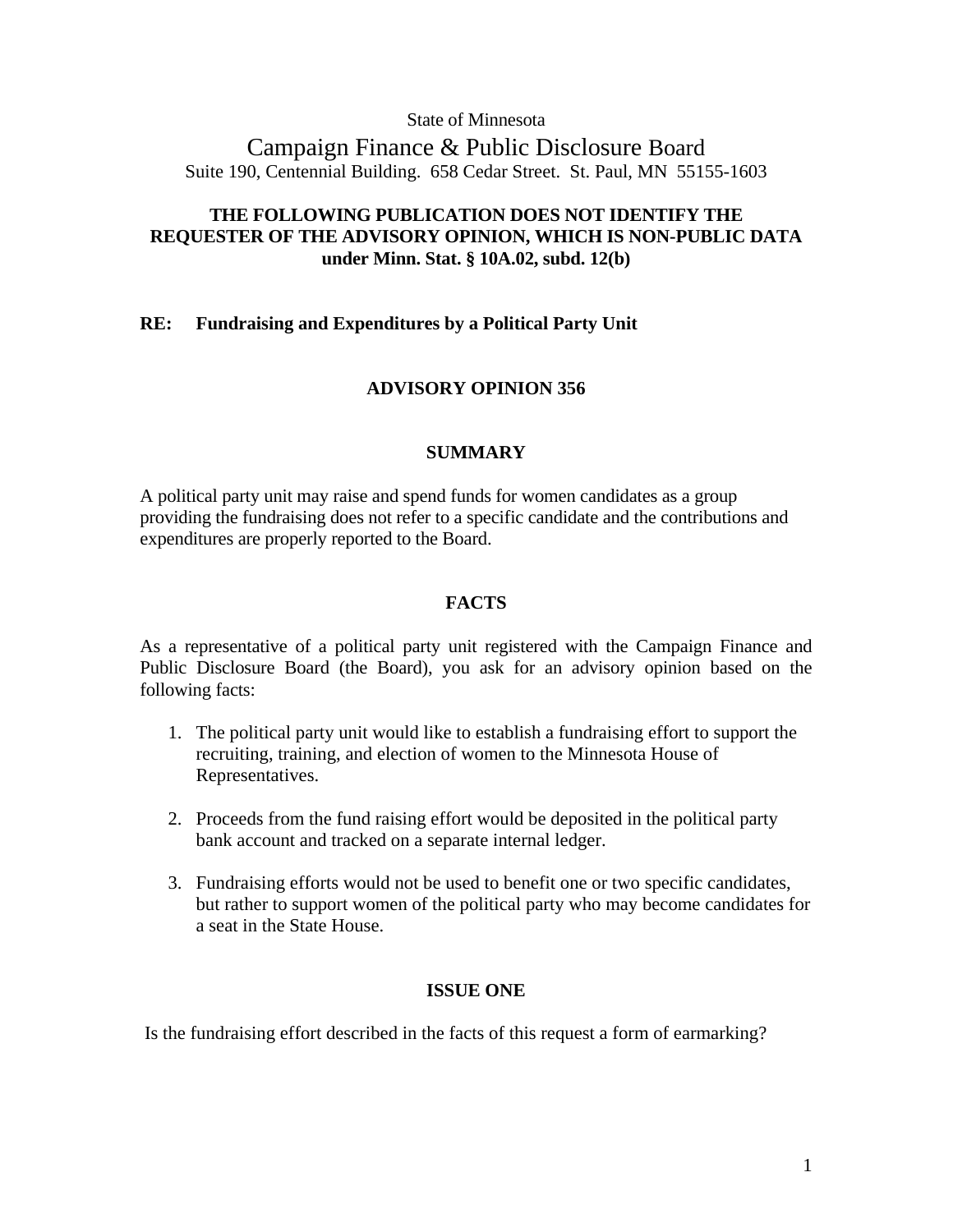#### **OPINION**

No. Under Minn. Stat. §10A.16 a political party unit may not solicit or accept a contribution under the express or implied condition the contribution, or any part or the contribution be directed to a particular candidate. As described in the facts of this request the fundraising will be directed to support multiple candidates of a given gender, not a specific candidate.

The Board notes that a fundraising effort for a specific gender of candidate could be earmarking if only one candidate could benefit from the funds raised, even if no specific candidate is named. For example, fundraising to elect a woman governor of a given political party that did not name a specific candidate would still be earmarking if there were only one woman of that political party running for governor.

### **ISSUE TWO**

Are expenditures for the recruiting, training, and election of women candidates for the State House of Representatives a type of multi-candidate expenditure?

#### **OPINION**

The requestor will need to compare the purpose of a given expenditure to the types of expenditures provided in Minn. Stat. §10A.275 to determine if the expenditure is a multicandidate political party expenditure. Minn. Stat. §10A.275 provides for five types of expenditures that qualify as a multicandidate political party expenditure. None of the five multicandidate political party expenditures depend on gender or any other demographic variable as a qualifier. For example, Minn. Stat. §10A.275, subd. 1 (4), provides that "expenditures for a political party fund-raising effort on behalf of three or more candidates" is a type of multicandidate political party expenditure. Therefore, if the fund-raising effort benefits three or more candidates it is a multicandidate political party expenditure regardless of the gender of the candidates.

### **ISSUE THREE**

Does the political party unit need to establish a separate bank account for the money raised from the fundraising effort for women candidates described in this request?

#### **OPINION**

No. The funds raised through the fundraising effort for women candidates remain contributions to the political party unit that may be deposited with any other contributions the caucus receives. Similarly money spent by the political party unit on behalf of women candidates are either a multicandidate political party expenditure, a contribution to a particular woman candidate, or an independent expenditure on behalf of a particular woman candidate that may be made from the general bank account of the political party unit.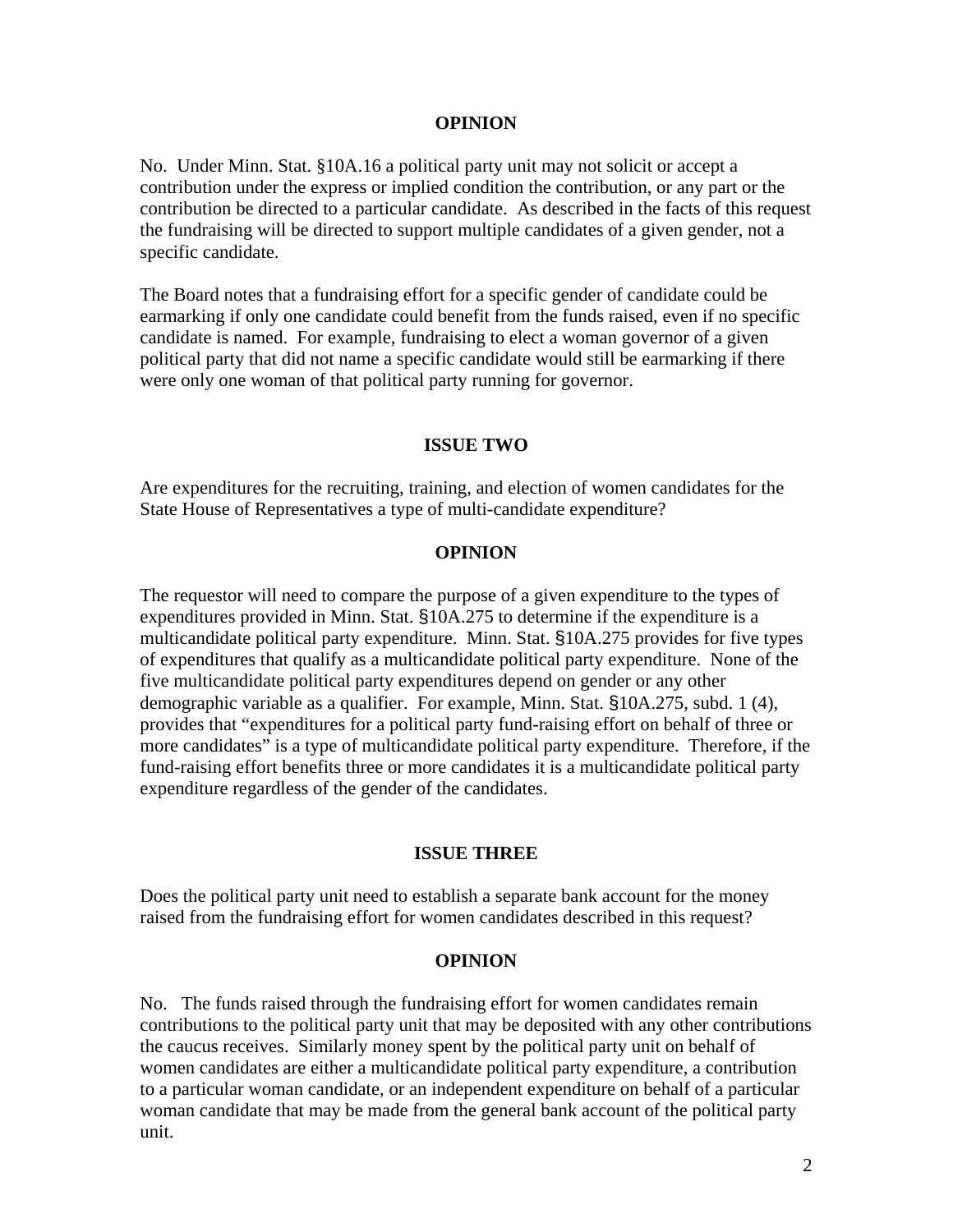#### **ISSUE FOUR**

How are funds raised and expended for women candidates reported to the Board?

### **OPINION**

Funds raised by the fundraising effort for women described in this request would be reported on the Report of Receipts and Expenditures as contributions to the political party unit. No special identification of receipts received in response to the fundraising effort for women is required when reporting to the Board.

Expenditures for women candidates that qualify as multicandidate political party expenditures are reported on the Report of Receipts and Expenditures using schedule B1, Expenditures. Multicandidate political party expenditures of more than \$100 must specify the purpose of the expenditure and the name and address of the vendor who provided the service. Expenditures for women candidates that do not qualify as a multicandidate political party expenditure are reported as either a contribution to a specific candidate or as an independent expenditure made on behalf of a specific candidate.

Issued April 28, 2004

Wil Pluegel, Chair Campaign Finance and Public Disclosure Board